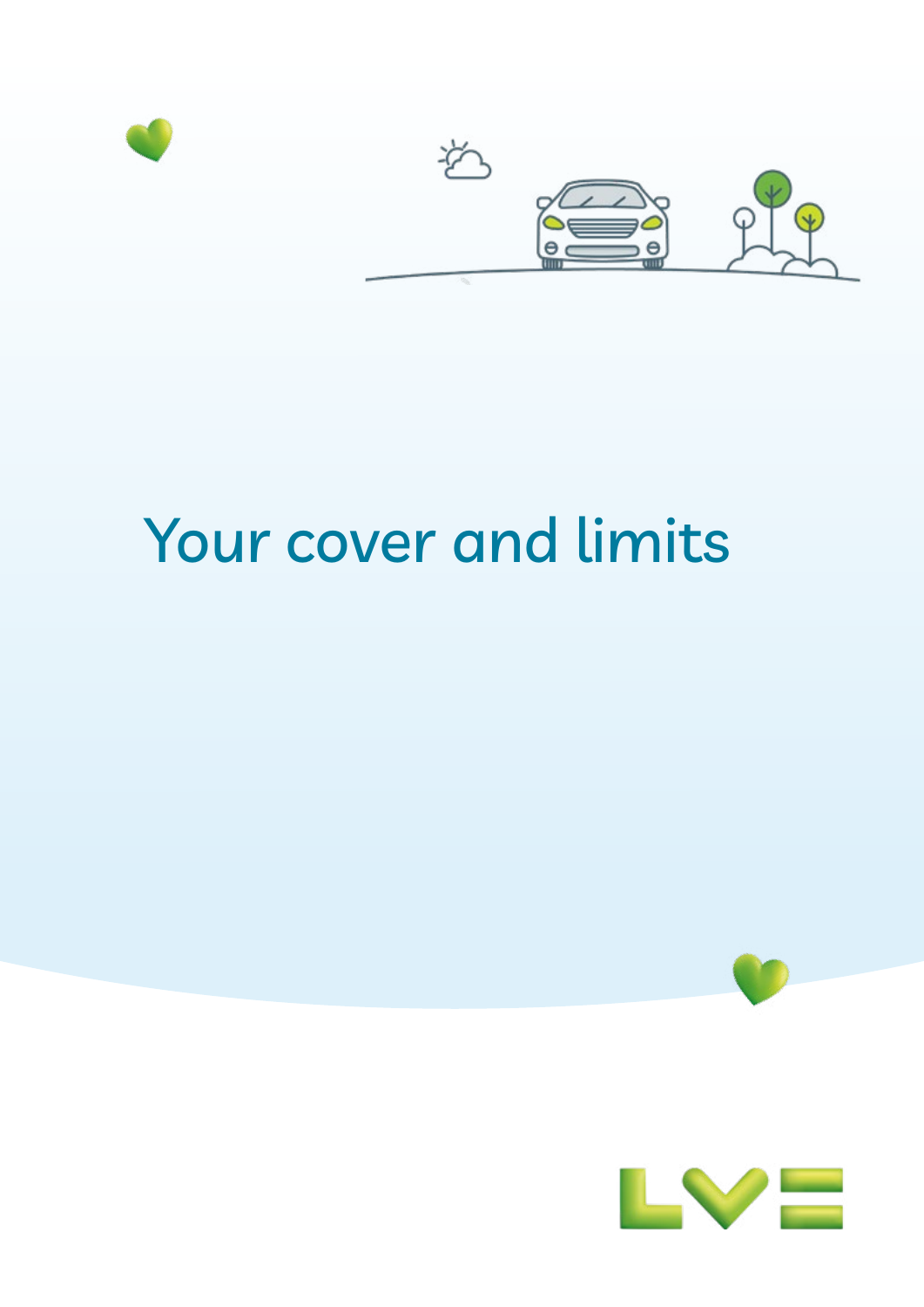

# Your cover and limits

These are the limits, cover and exclusions for your car insurance policy - please see 'Your policy at a glance' for the cover you have bought. This information forms part of your contract with us along with your:

- Certificate of motor insurance
- Your personal details

 Our terms and conditions - this includes definitions of some of the common terms used in this document. You'll also find general exceptions and conditions that are in addition to those shown here under each heading.

Please read everything that makes up your contract, as one document.

# **Car policy limits**

| Continuing your journey | £500 | Personal accident<br>benefits   | £10,000 or<br>£100,000 |
|-------------------------|------|---------------------------------|------------------------|
| Medical expenses        | £250 | Physical assault (road<br>rage) | £500                   |
| Aggravated car theft    | £500 | Personal belongings             | £300                   |
| Liability to the public | £20m | In car equipment                | £1000 or<br>Unlimited* |

\*if it was part of the standard specification when first registered

# **Car cover and exclusions**

We'll provide the following cover for any loss or damage to your car and/or its accessories (even in your garage) due to the causes below, up to the limit of cover shown in your policy limits table.

**Damage** - if your car and/or its accessories are damaged by accident or vandalism (even in your garage), we'll either:

- pay for it to be repaired; or
- replace what's damaged; or
- pay the market value of your car if it's a total loss (and when we've agreed this with you, your car will become our property).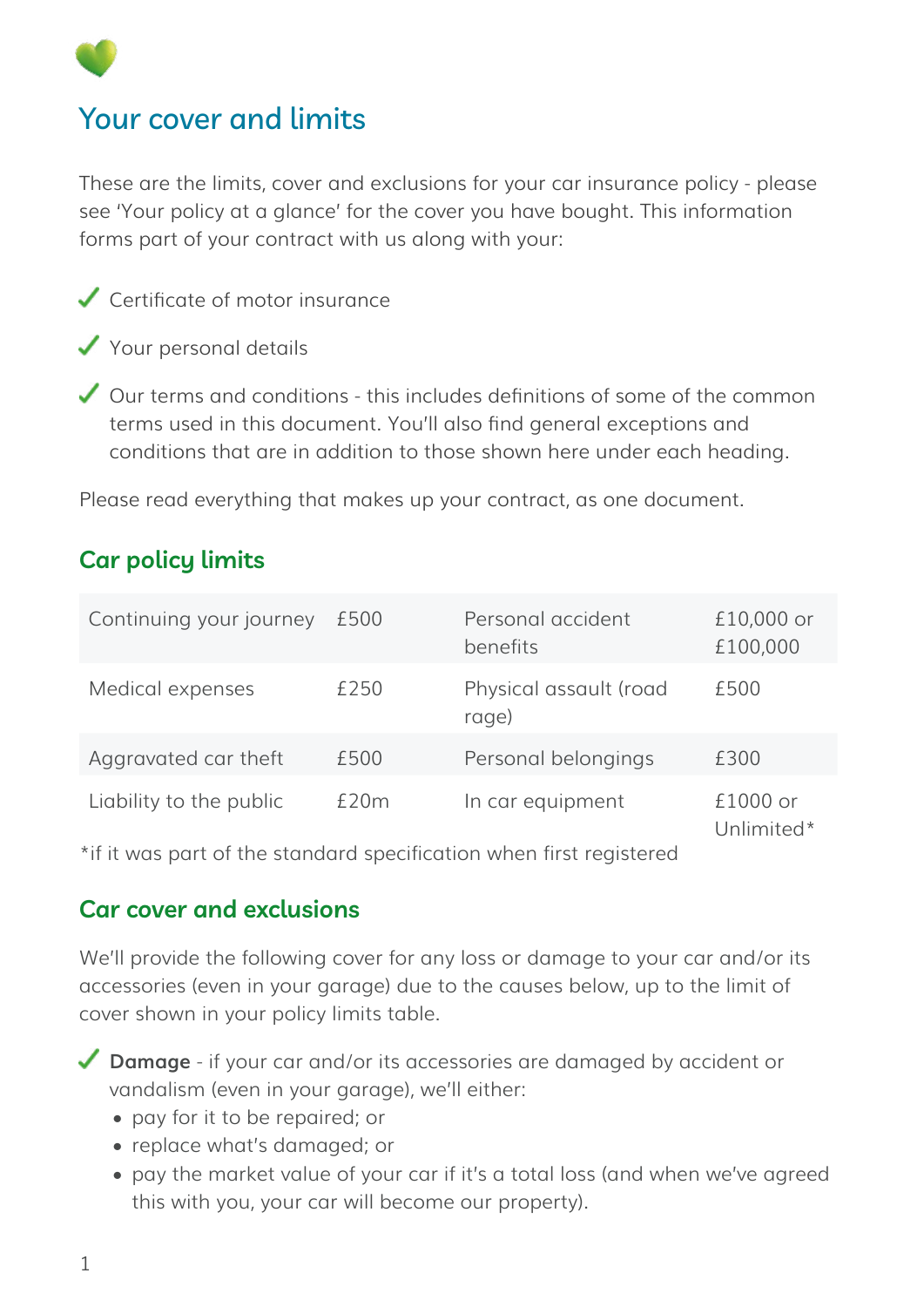**Used wrong fuel** - we'll pay to drain and flush it and fix any engine damage. We'll agree with you how best to arrange repair - if you've already made arrangements we'll only consider payment if you provide us with receipts for the work.

Hit by an uninsured driver - just let us know the driver/rider details, registration number, make, model and colour of the other vehicle involved. You won't lose your NCD or pay any excess if you're hit by an uninsured driver/rider when the accident isn't your fault - however, if we can't confirm immediately the uninsured driver was at fault, you might have to pay your excess but this will be paid back to you once this has been confirmed.

**Vandalism** - first of all report it to the police as you'll need to give us the crime reference number. You'll still need to pay your excess but you won't lose your NCD.

**Fire and theft**- if your car and/or its accessories (even in your garage) are lost or damaged by fire, lightning, explosion, theft or attempted theft, we'll either:

- pay for it to be repaired; or
- replace what's damaged; or
- pay the market value of your car if it's a total loss (and when we've agreed this with you, your car will become our property)

## **The following are not covered under damage, fire and theft**

 $\times$  Loss or damage to your car by theft or attempted theft if:

- your car has been left unlocked or with a window or roof open
- the engine has been left running when unattended
- your car doesn't have an active and working tracking device and your personal details confirms this is required
- the ignition device is left in, on or attached to your car or left in the immediate proximity of the car or in range of where the ignition device is effective.
- $\times$  Damage to the ignition device caused by wear and tear.
- $\times$  Wear and tear, your car losing value, or for any repairs that have made the condition of the car better than it was before the loss or damage happened.
- $\times$  Mechanical, electrical, electronic or computer failures (including failure caused by hacks, viruses or malware), breakdowns or breakages.
- X Damage to tyres caused by braking, punctures, cuts or bursts.
- $\times$  Any part or accessory at a cost higher than listed in the manufacturer's latest list price in the UK. If such a list price is not available the most we'll pay is the manufacturers latest list price in the UK for an equivalent part of accessory.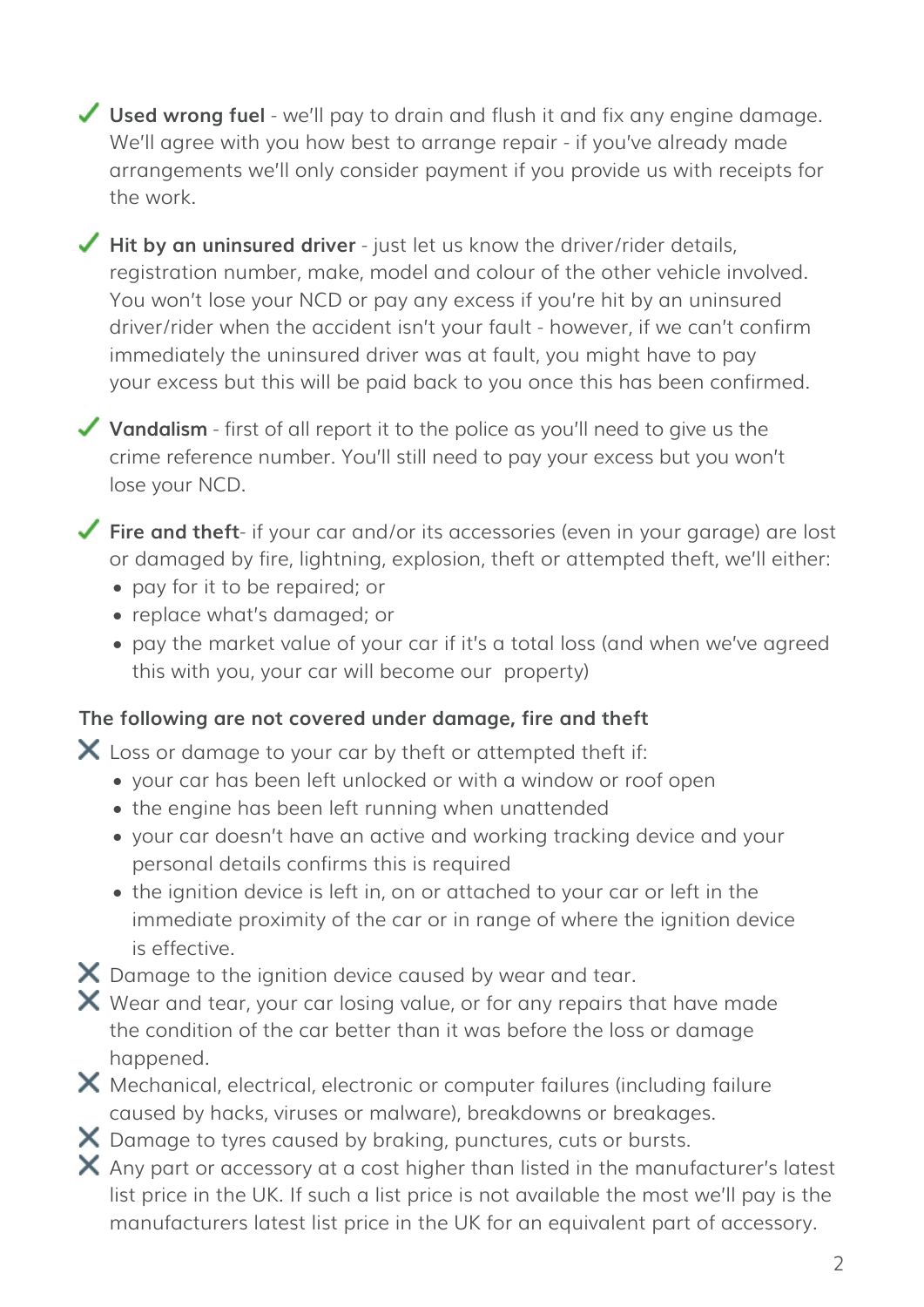

# **Car cover and exclusions continued**

 $\times$  Additional costs if a part or accessory isn't available. This includes the cost of importing any part or accessory into the UK.

- X Loss or damage to your car caused by;
	- deception, fraud or trickery, such as when you're selling your car
	- it being confiscated or destroyed by or under official order of any government, public or local authority
	- it being returned to its rightful owner
	- you not taking care to protect your car. (See care of your car under the general conditions section of 'our terms and conditions').
- $\boldsymbol{\times}$  Loss or damage where your car is driven or used without your permission by a family member or person living in your household unless you report them to the police.
- X Deliberate damage caused to your car by anyone insured under your policy.
- $\mathsf{\times}$  Loss or damage to any trailer, caravan or broken down motor vehicle whether or not it's being towed by or attached to your car.
- $\times$  Additional damage caused by your car being moved by anyone after an accident, fire or theft.
- $\boldsymbol{\times}$  Loss or damage caused by OTA updates that are not approved by your car's manufacturer.
- X Loss or damage caused by failure to install and/or accept OTA updates recommended by your car's manufacturer.
- $\mathsf{\times}$  Loss or damage to your car caused by the use of a remote parking function or vehicle summon system, unless the user is a named driver of your car and has a clear view of the vehicle. Where we have to make payment for any liability under the Road Traffic Act, we reserve the right to recover the payment from you or the person using the system.
- X Loss or damage to your car that happened before your policy start date.
- X The excess shown on your personal details.
- ◆ **Liability to other people** Up to £20,000,000 as a result of any accident involving your car (or other vehicles your certificate shows you can drive), we'll pay the amount you're legally responsible for:
	- following death of or injury to other people, and
	- up to £20,000,000 for damage to their property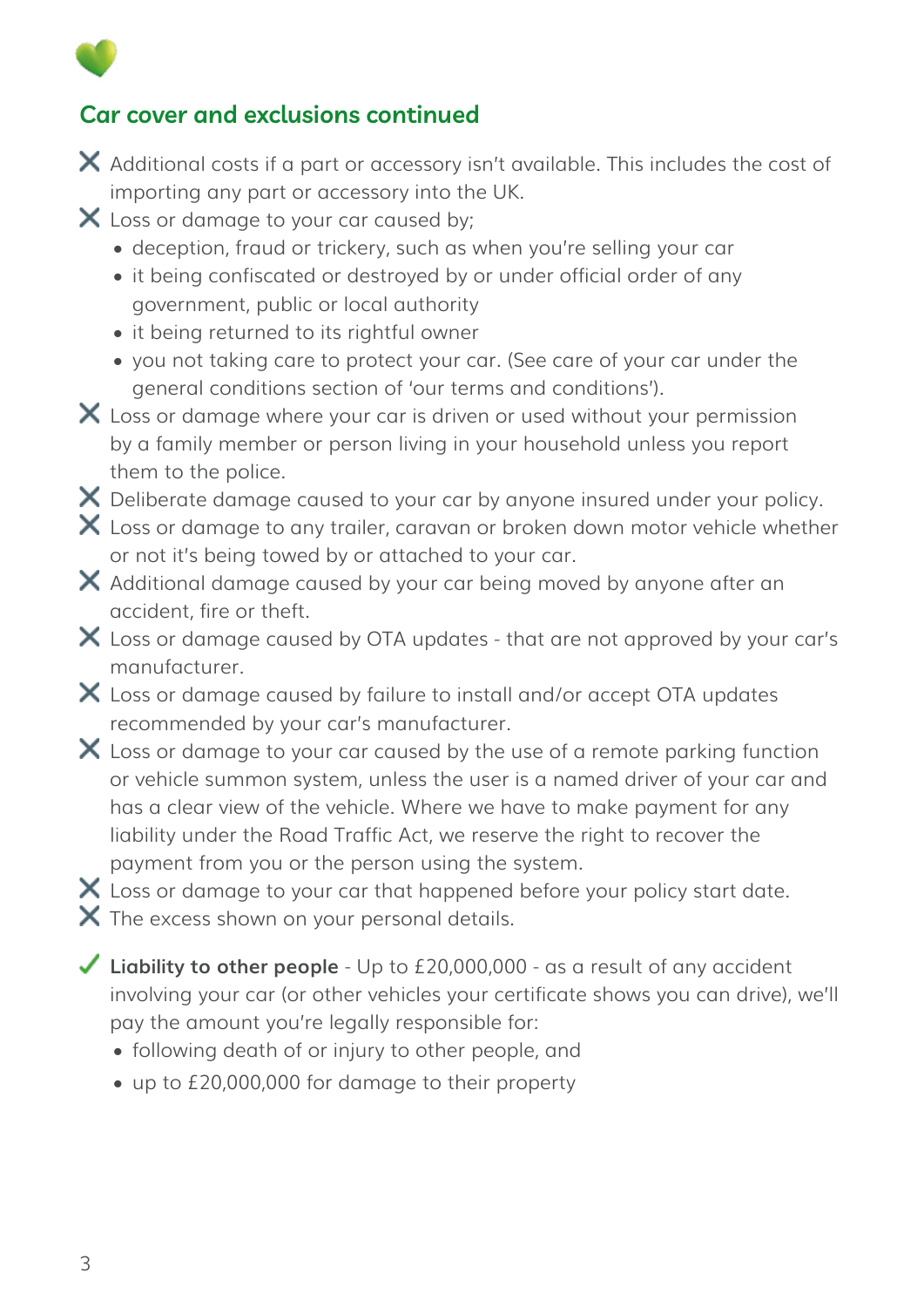**Driving other cars** - if your certificate of insurance says so, we'll insure the policyholder and/or the NCD holder to drive a private car or van in the UK, if you don't own it, it isn't registered to you, isn't hired to you under a hire purchase or rental/leasing agreement as long as:

- the owner has given you permission
- you have the correct licence to drive the car or van
- the car or van is registered and normally kept in Great Britain, Northern Island, the Isle of Man or the Channe lslands
- any van doesn't exceed 3.5 tonnes GVW (Gross Vehicle Weight)
- the car or van hasn't been seized or confiscated by or on behalf of any government or public authority
- you're not covered by any other insurance to drive it
- you still have your car and it hasn't been stolen or damaged to an extent it's now a total loss.

Note: the cover is third party only so loss or damage to the car or van you drive isn't covered

# **Other people we will insure**

- people you will allow to drive or use your car and are named on your certifi cate of motor insurance and your personal details;
- passengers (includes getting in and out of your car)
- the employer or business partner of the person driving or using your car for their business and are named on your
- certificate of motor insurance and your personal details
- the legal representative of someone that's died if the deceased person would've been entitled to protection under this section.

**Legal costs** - if you claim under this policy, we'll pay your reasonable legal costs and expenses for:

- solicitor's fees for representation at a coroner's inquest, fatal accident inquiry or court of summary jurisdiction
- defence of any legal proceedings for manslaughter or causing death by dangerous or reckless driving

When deciding what's reasonable we'll look at the level of expertise needed, the nature of the case, legal representative costs and whether legal representation for defence of a prosecution is likely to affect the outcome.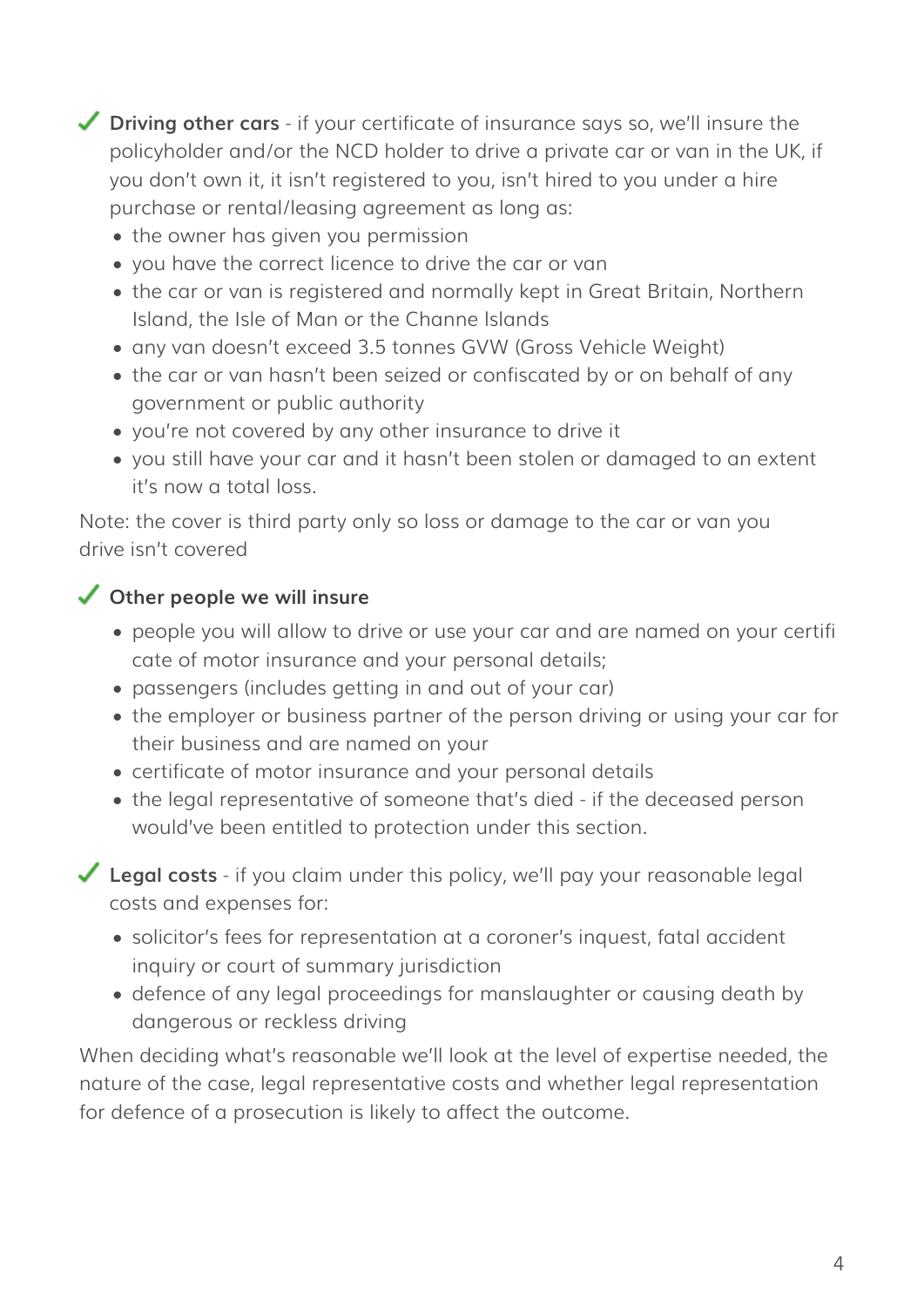

# **Car cover and exclusions continued**

**Emergency medical treatment** - Following an accident in your car, we'll pay for emergency medical treatment as required under the Road Traffic Act. This won't affect your NCD.

#### **The following are not covered under liability to other people**

- $\times$  Any deliberate act (by you or any person driving your car) that directly or indirectly causes injury, loss damage or death.
- $\boldsymbol{\times}$  Injury or death to an employee who is employed by anyone insured under this cover, unless they're a passenger in any vehicle that has insurance under this section.
- $\mathsf{\times}$  Legal responsibility which is covered by any other insurance.
- X Loss of or damage to any car which is covered by this section.
- $\times$  Loss of or damage to any trailer, caravan or vehicle (or their contents) while being towed by or attached to any car covered by this section.
- $\boldsymbol{\times}$  The loss of or damage to any property which belongs to or is in the care of any person claiming under this section.
- $\times$  More than £20,000,000 for any claim or series of claims from one event for loss of or damage to property (including all costs and expenses up to £5,000,000).

#### **Use by the motor trade, hotels and car parks**

We won't apply an excess or any driving restrictions for damage or theft, while your car is with:

- the motor trade for service/repair/recovery; or
- any valet parking or similar commercial organisation for parking purposes.

#### **Windscreen and window glass**

- You're covered for damage to the windscreen or window glass including sun-roofs. ADAS recalibration costs and any resultant scratching of the bodywork.
- We may use a suitable replacement not supplied by the original manufacturer but it will be of a similar quality.
- Your premium may increase following a claim, but as long as there's no other loss or damage - your NCD won't be affected.

 $\times$  We won't pay more than the market value of your car or repair or replace any windscreens or windows not made of glass.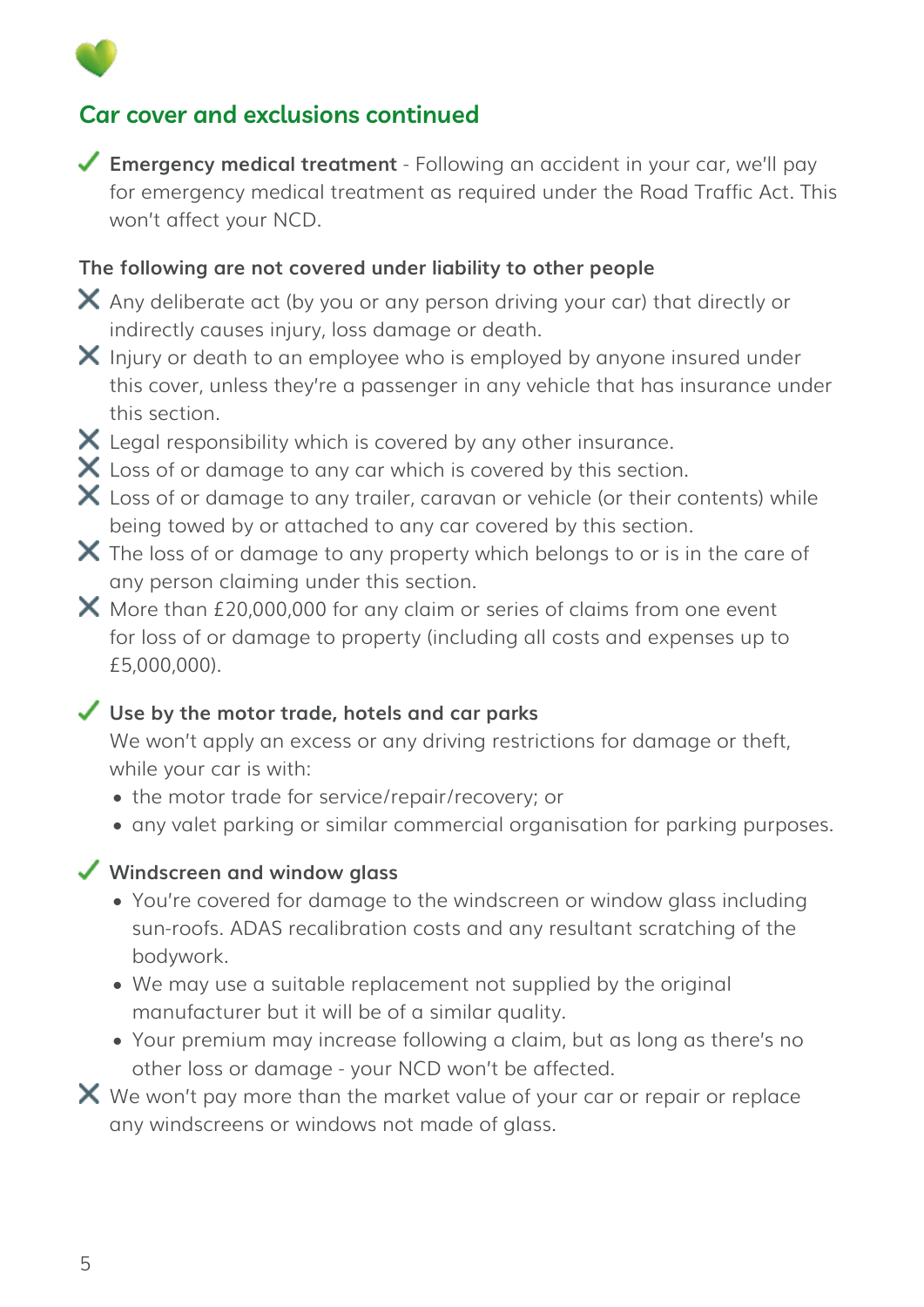# **Guaranteed hire car - (if shown on your policy details)**

We'll guarantee a hire car when:

- your car is with our recommended repairer service until it's fixed; or
- up to 21 days or until 4 days after payment has been given to you, whichever is soonest (if your car is a total loss), and
- the loss or damage happened within the territorial limits of the policy
- The hire car will be provided by our recommended repairer service or a hire company of our choice. You'll be insured for comprehensive cover and all your other policy terms and conditions will be the same. The use of the hire car is restricted to the territorial limits of the policy.

## Your personal details show which level you have:

- Basic hire car this is usually a small hatchback under 1.2 litre
- Similar size hire car a car similar size to yours, up to a maximum of 2.0
- You must pay for any fuel used or tolls and fines and you must return the hire car when asked to. If your insurance expires, you're no longer insured to drive the hire car.
- **Personal accident benefits** We'll pay the amount shown on the 'policy limits' table, your policy documents will confirm the amount of cover you have chosen.

if you, your partner or a named driver are injured in, getting in or out of your car and the injury alone within 12 months of the accident, causes:

- death
- permanent loss of any limb above the wrist or ankle
- permanent and total loss of use of any limb above the wrist or ankle
- permanent and total loss of hearing in one or both ears
- permanent and total loss of sight in one or both eyes; or
- permanent total disablement, resulting in an inability to do any sort of work for the remainder of their life.
- **Hospital cash benefit (if you have purchased extended personal accident**) we'll pay £150 per day up to 14 days, if the driver who is named on the policy at the time, is hospitalised as a result of an accident in your car that you're claiming for.
- $\times$  Any more than the amount shown on your personal details during any one period of cover.
- $\mathsf{\times}$  For any injury or death resulting from suicide or attempted suicide.
- $\times$  For any injuries if the driver of your car is convicted of an alcohol or drugs related motoring offence as a result of the accident.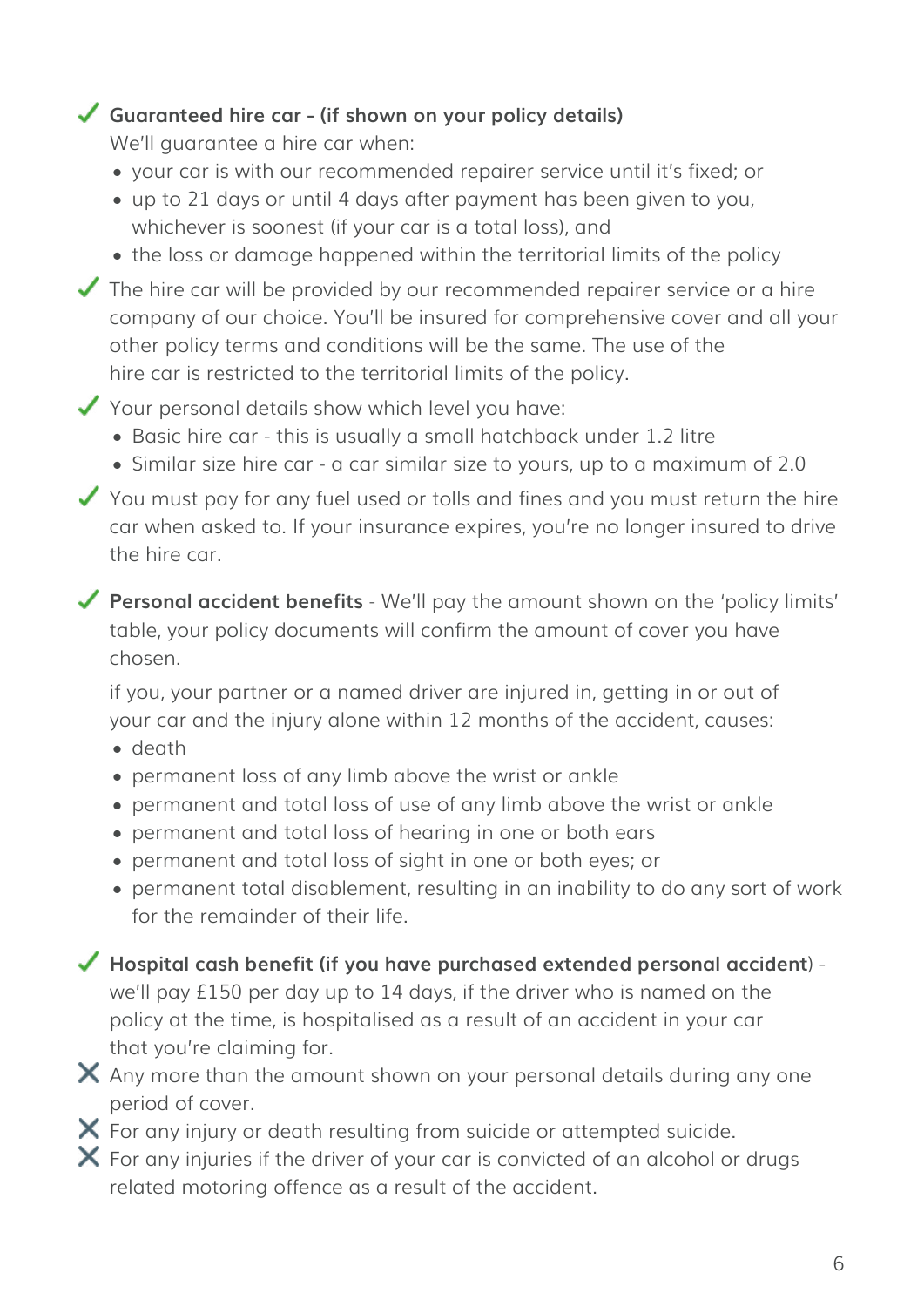

# **Car cover and exclusions continued**

- $\mathsf{\times}$  For any injuries and hospitalisation if the driver is found to be over the prescribed limit for alcohol or drugs either through road side test or evidentiary sample.
- $\blacktriangleright$  For any injuries if the driver of your car is proven, following a coroner's inquest or fatal accident inquiry, to be driving whilst unfit through alcohol or drugs, whether prescribed or otherwise at the time of the accident.
- $\bm{\times}$  For any injuries caused to anyone failing to wear a seat belt when required by law.
- $\times$  Hospital cash benefit does not cover any passengers, just the driver of the vehicle at the time of the accident.
- $\times$  Under hospital cash benefit, no benefit will be paid unless the driver is admitted into hospital as an in-patient or out-patient as a direct result of an accident you're claiming for. Payment will only be made once we have received evidence of this admittance.
- **Medical expenses** see the 'policy limits' table for the amount we'll pay up to, for you or your passengers for any medical expenses resulting from an accident while travelling in your car. You'll get this and the emergency medical treatment fee (please see liability to other people.
- **Road rage**  see the 'policy limits' table for the amount we'll pay up to, if you or your partner are physically assaulted as a result of your car being in an accident.
- $\times$  We won't pay when the incident:
	- is caused by a relative or a person you or your partner know
	- is not reported to the police as soon as possible; or
	- is caused or contributed to by anything said or done by you, your partner, or by a passenger in your car after the accident.
- **Aggravated car theft** see the 'policy limits' table for the amount we'll pay up to, if you or your partner are physically assaulted as a result of theft or attempted theft of your car.
- $\times$  We won't pay when the incident:
	- is caused by a relative or a person you or your partner know
	- isn't reported to the police as soon as possible.

Any payments under this section can be made to the injured person or their legal representative.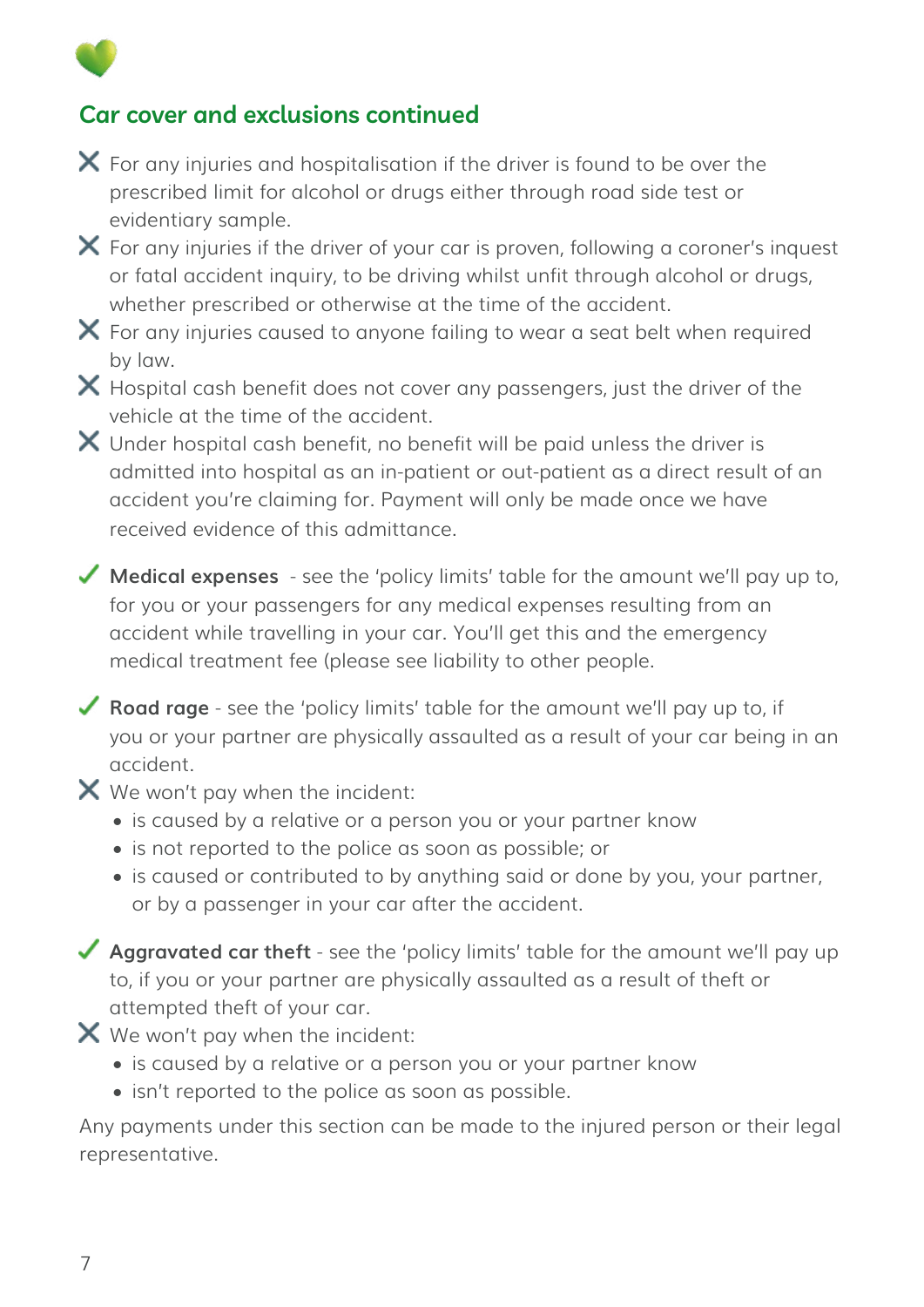- **Personal belongings** we'll pay up to £300 for personal belongings in your car or up to £1,000 in your motorhome, if lost or damaged due to accident, fire, theft or attempted theft.
- $\boldsymbol{\times}$  Items left in an unlocked car or if the window or roof was open or the ignition device was left in, on or attached to your car.
- $\times$  or left in the immediate proximity of the car or in the range of where the ignition device is effective.
- $\times$  The theft of personal belongings unless they're kept out of sight in the glove box or the locked boot of your car. Money, stamps, tickets, documents or securities.
- X Goods, tools, samples or equipment for a trade or business. In-car equipment.
- X Property covered under any other insurance.
- $X$  Car accessories.

# **No claim discount (NCD)**

- We'll give you a discount in line with our NCD scale which is current when you started the policy.
- Your NCD won't be affected if we only pay for:
	- emergency medical treatment charges
	- damage to the windscreen or window glass
	- a claim under:
		- breakdown
		- motor legal expenses uninsured driver
		- vandalism.
- If you have more than one car insured, each car can earn NCD in the NCD holder's name. Named drivers who are not the NCD holder can't earn their own NCD.
- $\times$  The discount won't apply to our administration costs or to any additional options you've chosen.